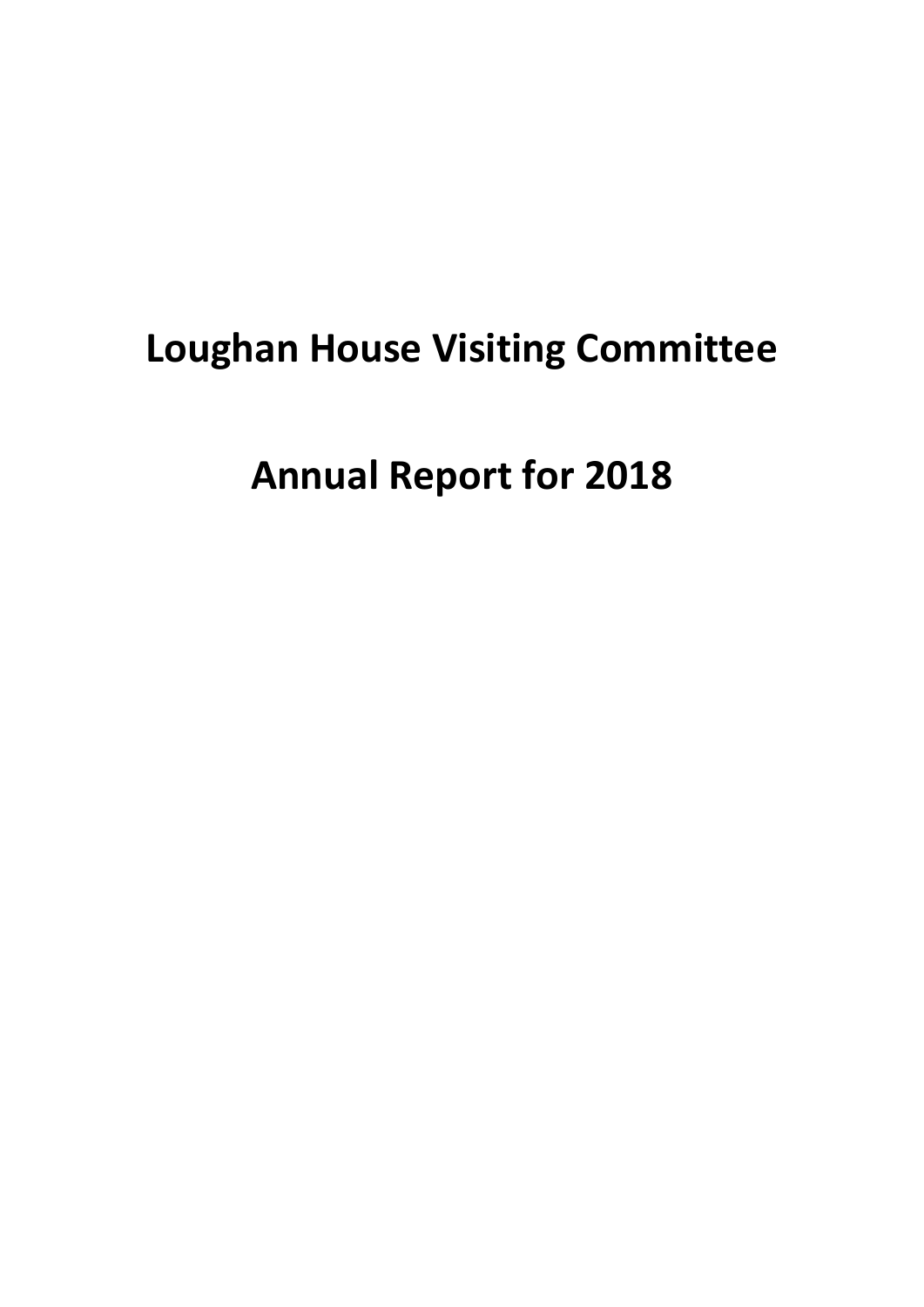The following are the Members who served on the Committee during 2018

Mr. Andrew Cullen (Chairperson) Mr. Michael Smith

Michael Smith and Andrew Cullen were reappointed on the 20.04.2018 and will serve until the 19.04.2021

The Committee had a total of 12 meetings throughout the year, all of which were well attended by all members.

Geraldine Carrick served as Assistant Governor until May 2018 and has been replaced Assistant Governor James Keely.

# *Number of Offenders in Loughan House*

Loughan House remains a transfer Place of Detention, it received precisely 111 offenders on transfer for various committal institutions around the country. Generally there was good compliance with period of temporary release, while there has been 1 Prisoner Unlawfully At Large in 2018.

## *Visits by the Committee*

During the year, other than during the Monthly Meeting, committee members visited unannounced and in rotation as per their panels. During these visits the members had the opportunity to check the condition of the House and Pine Lodge, the grounds and all other facilities under the jurisdiction of Loughan House Open Centre. At all times these areas were found to be in good condition. Members signed themselves in by signing the book provided in the General Office, this book also may contain the names of Offenders who might want to meet with them with any specific request they may have. As part of their tour of the facility they would randomly speak with offenders and ensure all as it should be.

# *Offenders Visits*

As with all institutions, visits are extremely important to offenders in order to improve attitude and increase motivation whist in custody. An issue we have here in Loughan is the difficulty Visitors have with a below average frequency of public transport, this reduces the ability for some offenders to receive visits on a regular basis.

# *Catering Department/Facitities*

The Catering in Loughan continues to earn the high regard by both the offenders and the external agencies who audit the facilities on an annual basis. All Kitchen Staff are professionally trained in their field and motivated to achieve the usual high standards. The Kitchen employs 12-15 staff and this enables these offenders to earn a valuable skill which may initiate a future career in the Catering Industry. Offenders also have access to Health Grills, Microwaves and Kettles outside of meal times in order to satisfy and additional meal requirements they may need.

#### *Education Department*

The School is a central element of Loughan House and provides daily activities for Offenders who avail of its services. Brenda McMullen is the Head Teacher and she leads the team who are dedicated to reach out to offenders and assist them throughout whatever individual difficulties they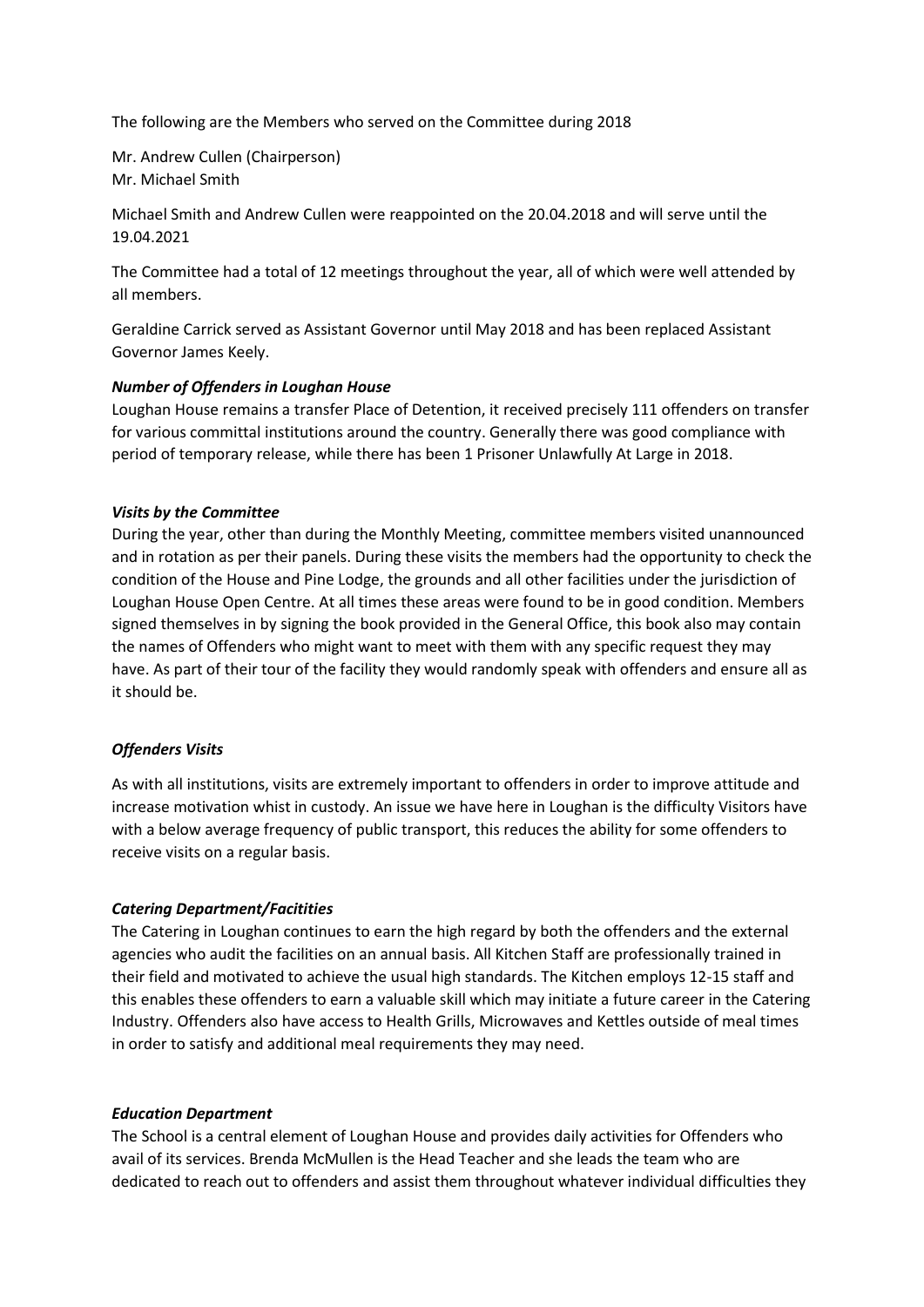may have. Prison Management are fully supportive and encourage all offenders to enrol. In 2018 the school provided classes that include Literacy, Numeracy, ESOL, ECDL, ICT, Woodwork, Music, Art, Home Economics, Physical Ed. Outdoor Pursuits, Yoga & Meditation. Students report high satisfaction levels with variation of subject available. Students also have the opportunity to undertake training such as Driver Theory Test and projects to Arigna Mining Experience and Eagles Flying project. All extra-curricular activities involve a wide range of Students and all have positive reports to offer.

## *Work Training Workshops*

These Workshops provide training for many Offenders is many areas, such as Industrial Cleaning, Tiling, Painting, Car Valeting, Horticulture, and Waste Management among others. This training assists offenders to gather the training and certification in order to gain employment or start their own business upon release. The WTO's who take charge of these areas display a great interest in furthering the interests and accomplishments of all participants.

## *Library Services*

The Library is located in Pine Lodge, It is well stocked and is opened throughout the week and is staffed by the part-time librarian who is assisted by an offender who works as librarian assistant.

## *Probation & Welfare Services*

Margaret Prendergast Senior Probation Officer and Elouise Gillispie Probation officer are allocated to Loughan House. Their work is seen as most valuable and appreciated by both offender and staff alike. They work tirelessly to access offenders for Community Return Schemes and to link offenders with the Probation and Supervision Services on the outside upon release.

#### *Addiction & Counselling Services*

Noeleen Kelly and Annmarie Keenan work closely with offenders on a one to one basis to assist them through issues in regard to addictions they have, they also organise help groups such as Alcoholics and Narcotics Anonymous to meet and help offenders. This service is imperative to assist them return to regular day to day drug free life style upon release.

#### *Healthcare*

Loughan House has two Nurse Offices providing day service to all offenders from 8am to 8pm. Dental services operate once a month. A G.P visits every Monday, Wednesday and Friday morning and offenders can see him on a rotational basis. The Healthcare Department is an area that has been affected by cuts down the years, and with no night nurse cover, hopefully this is not affecting the safety of the Loughan offenders. Also where medical needs cannot be met in Loughan, such as psychiatric evaluation, these offenders may be transferred to Castlerea Prison or Midlands Prison where they have full time Psychiatrists to hand.

#### *Chaplaincy*

Fr. Charles O'Gorman attends Loughan House weekly to say mass and Ms. Ita Lohan has recently been appointed to the position of Chaplain. In this capacity she meets offenders, discuss issues and tries to assist them in ways that other services cannot. The religious and spiritual needs of all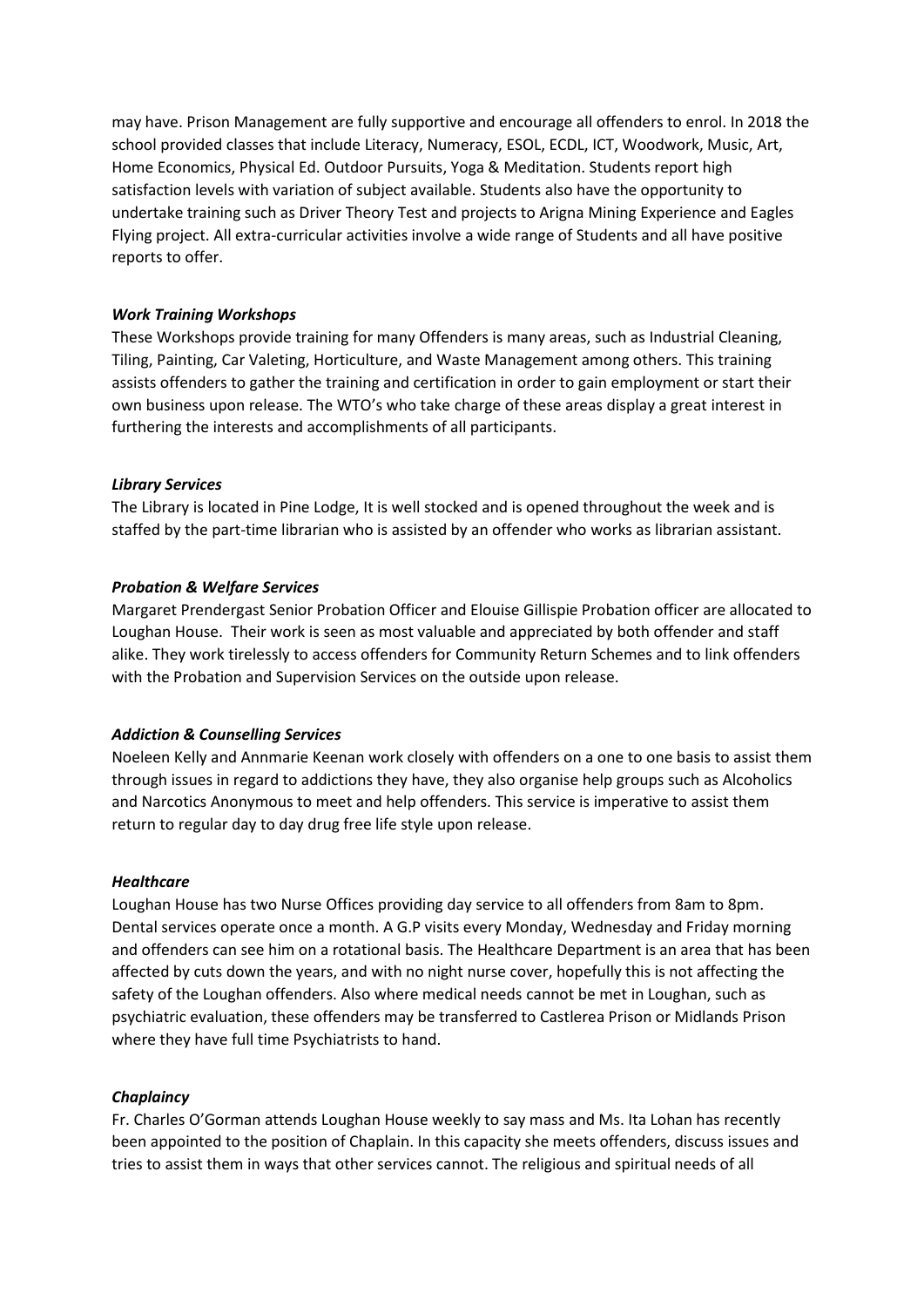offenders are respected and encouraged. There is no evidence of any racial or religious discrimination in Loughan House.

## *Grounds*

The Grounds have, on an ongoing basis, been worked on in order to make them a more hospitable and work friendly surrounding. The many flower beds are refreshed with seasonal flowers grown in the polytunnels and there has been a new rockery and water feature installed in front of the ACOs office. This was designed and build by two offenders. Compliments are extended to the offenders who work both inside and outside the centre keeping the area clean, tidy and welcoming. A word of thanks is extended to the supervising officers for making such work possible.

#### *Sentence Management*

Graham Kelly is the ISM officer for Loughan House, Graham was appointed on the 03.03.2018. Integrated Sentence Management is a method for managing offender's sentences and their time spent in prison. The aim is to ensure that from the time offenders are committed to the time they return to their community that each offender has a plan in place developed by all services and offenders themselves to assist remain at liberty and not re-enter the prison system.

#### *External Work Parties / Training Programmes*

There were a number of work parties throughout 2018. Also, a number of offenders attended South West College, Enniskillen and participated in The Open University for college courses

The offenders carried out work for the local community in areas such as, Manorhamilton Tidy Towns, Parker Farm, IPS HQ Longford.

Three prisoners are currently in employment with Mc Neans Bistro based in Blacklion, this is a positive and very welcome opportunity for the prisoners involved.

#### *Charitable Work*

Loughan House offenders and staff work together to further develop the Bothar and Bikes for Africa schemes that were launched in 2013.

The Bothar scheme works by local farmers and community groups donating calves to the charity and Loughan House rear them on site for two years until they are ready to be flown to needy communities in Africa.

The Bikes for Africa scheme works through the network of rotary clubs donating used bikes to Loughan House and together with offenders and staff they refurbish the bike to a suitable standard to be delivered to needy recipients in Africa.

#### *Summary*

Loughan House remains an extremely valuable and worthwhile cog in the Irish Prison system. It serves as an important motivational tool for those offenders who have been passes suitable for transfer and for those who aspire to gain approval for a transfer to an open centre. It works as an incentive for good behaviour and for offenders to take responsibility for their actions. Offenders get an addition amount of freedom in Loughan and this in itself prepares offenders for resocialisation to their local community area. It is evident that there is a courteous and helpful relationship between Officer and Offender and we feel this relationship is what an open centres foundations are built on.